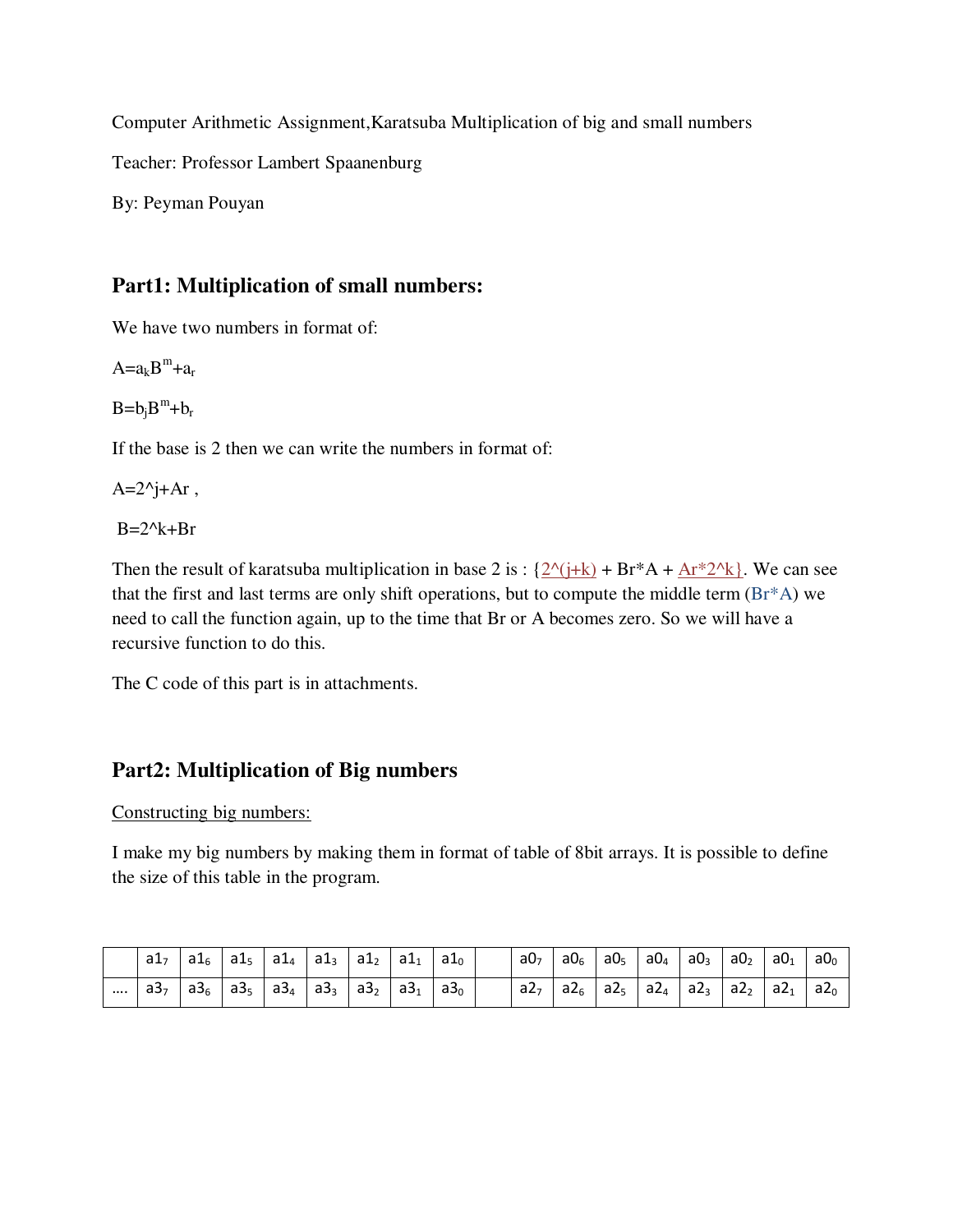#### How does the program work for big numbers?

As shown above there are a few operations done to calculate the multiplication, these operations are :Addition, Subtraction and Shifting. So I have made functions of these operations so that they can be applied to the format of my big numbers. These functions are described below:

#### Addition:

When we add two numbers of width  $W_N$  and  $W_p$  the maximum width of the result will be  $W_n+W_n+1$ . So in order to be able to do addition for such a number which is located in a big table we should recognize if a carry is generated or not from addition of two 8 bit arrays, and if it is generated we propagate this carry all in the table. A way to understand this is to say if the result of addition of two 8bit arrays is more than 255 then a carry is generated.

| a[1]     |                 |        |                 |        |  |                          |  |        |     | a[0]            |        |                 |                 |                 |                 |                 |                 |  |  |
|----------|-----------------|--------|-----------------|--------|--|--------------------------|--|--------|-----|-----------------|--------|-----------------|-----------------|-----------------|-----------------|-----------------|-----------------|--|--|
| $\cdots$ | a1 <sub>7</sub> | $a1_6$ | a1 <sub>5</sub> | $a1_4$ |  | $a1_3$   $a1_2$   $a1_1$ |  | $a1_0$ | $+$ | a0 <sub>7</sub> | $a0_6$ | a0 <sub>5</sub> | a0 <sub>4</sub> | a0 <sub>3</sub> | a0 <sub>2</sub> | a0 <sub>1</sub> | a0 <sub>0</sub> |  |  |
|          |                 |        |                 |        |  |                          |  |        |     |                 |        |                 |                 |                 |                 |                 |                 |  |  |
| b[1]     |                 |        |                 |        |  |                          |  |        |     | b[0]            |        |                 |                 |                 |                 |                 |                 |  |  |

....  $\mid b1_7 \mid b1_6 \mid b1_5 \mid b1_4 \mid b1_3 \mid b1_2 \mid b1_1 \mid b1_0 \mid + \mid b0_7 \mid b0_6 \mid b0_5 \mid b0_4 \mid b0_3 \mid b0_2 \mid b0_1 \mid b0_0$ 

If  $b[0]+a[0] > 255$  then we have carry and we should propagate it in table.

#### Subtraction:

The subtraction is also like addition and it works for subtraction of two numbers in format of big table.So we need a mechanism to recognize the carry in subtraction of two 8bit arrays and then we consider it in the whole table.

|          |                 |        | a[0]            |        |                 |                 |                 |        |           |                 |                 |                 |                 |                 |                 |                 |                 |
|----------|-----------------|--------|-----------------|--------|-----------------|-----------------|-----------------|--------|-----------|-----------------|-----------------|-----------------|-----------------|-----------------|-----------------|-----------------|-----------------|
| $\cdots$ | a1 <sub>7</sub> | $a1_6$ | a1 <sub>5</sub> | $a1_4$ | a1 <sub>3</sub> | a1 <sub>2</sub> | a1 <sub>1</sub> | $a1_0$ | -         | a0 <sub>7</sub> | a0 <sub>6</sub> | a0 <sub>5</sub> | a0 <sub>4</sub> | a0 <sub>3</sub> | a0 <sub>2</sub> | a0 <sub>1</sub> | a0 <sub>0</sub> |
|          |                 |        |                 |        |                 |                 |                 |        |           |                 |                 |                 |                 |                 |                 |                 |                 |
|          | b[1]            |        |                 |        |                 |                 |                 |        |           |                 |                 |                 | b[0]            |                 |                 |                 |                 |
| $\cdots$ | b1 <sub>7</sub> | $b1_6$ | b1 <sub>5</sub> | $b1_4$ | $b1_3$          | b1 <sub>2</sub> | $b1_1$          | $b1_0$ | $\ddot{}$ | b0 <sub>7</sub> | b0 <sub>6</sub> | b0 <sub>5</sub> | b0 <sub>4</sub> | b0 <sub>3</sub> | b0 <sub>2</sub> | b0 <sub>1</sub> | b0 <sub>0</sub> |

If  $b[0]-a[0]$  <0 then we have carry and we should propagate it in table.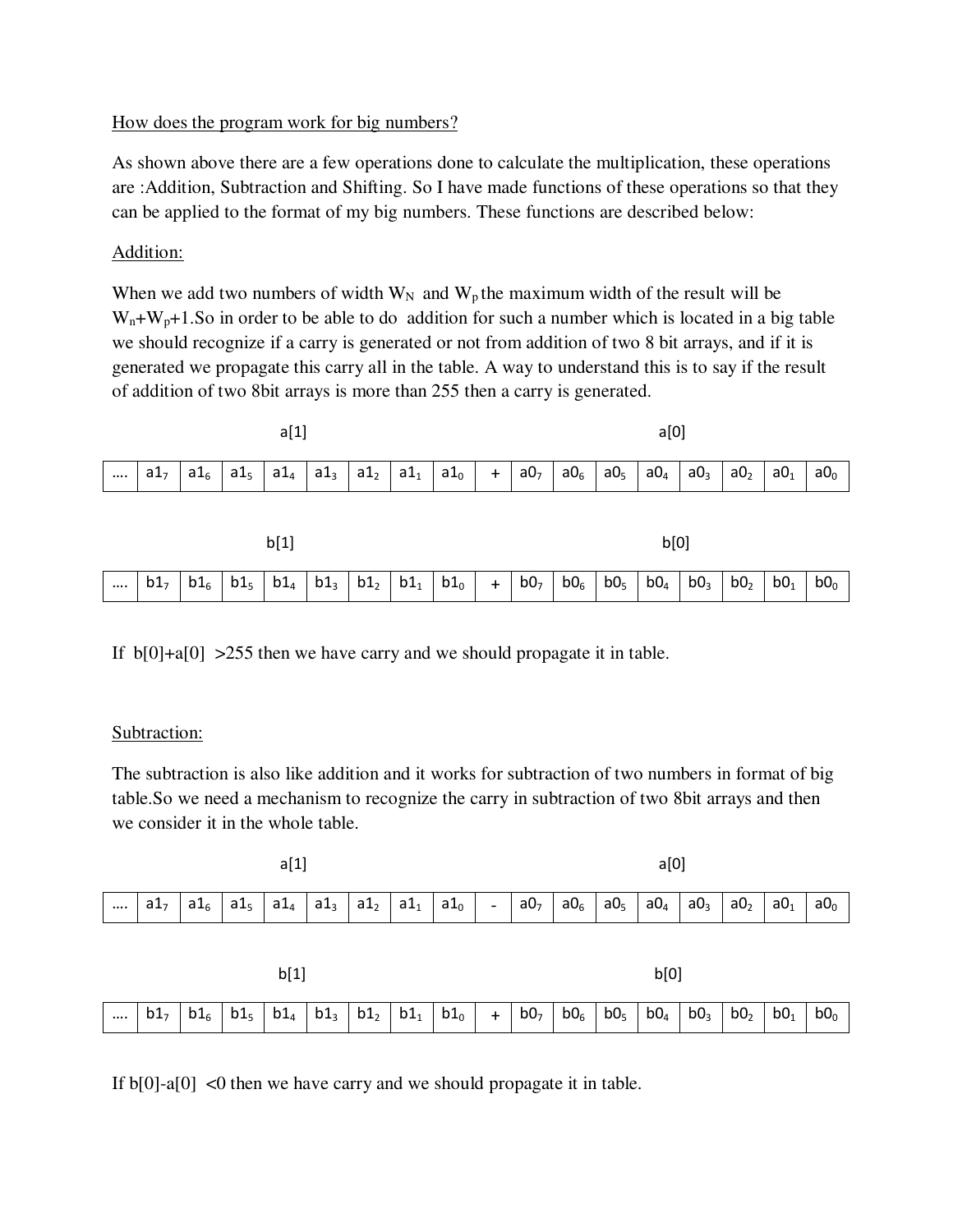Shift left:

When we shift left a number of a format of big table then the issue is the MSB bits of the 8 bit arrays that are becoming shifted to the left, by recognizing if this number is 0 or 1 the left, shifting can be done easily.

 $a[1]$  and a set of  $a[0]$ 

|  |  | $\sim$ 1<br>$d_{\perp 6}$ | ∽<br>a ts<br>--- | d⊥∆ | $\sim$ 1<br>d La | a 12 | aт<br>- | $\overline{\phantom{0}}$<br>d⊥∩ |  | au, | $aU_6$ | a0, | $a0_a$ | a0 <sub>3</sub> | a0 <sub>2</sub> | a0 <sub>1</sub> | a0 <sub>o</sub> |
|--|--|---------------------------|------------------|-----|------------------|------|---------|---------------------------------|--|-----|--------|-----|--------|-----------------|-----------------|-----------------|-----------------|
|--|--|---------------------------|------------------|-----|------------------|------|---------|---------------------------------|--|-----|--------|-----|--------|-----------------|-----------------|-----------------|-----------------|

#### Shift right:

While right shifting a number of a format of a big table the key point is to recognize the LSB bits of the 8 bit arrays to see whether it is 0 or 1, when this test is done right shifting will be done easily.

| a[1] |  |  |  |  |  |  |  |  |  | a[0] |  |  |                                                                                                                                                                                                                                                                             |  |
|------|--|--|--|--|--|--|--|--|--|------|--|--|-----------------------------------------------------------------------------------------------------------------------------------------------------------------------------------------------------------------------------------------------------------------------------|--|
|      |  |  |  |  |  |  |  |  |  |      |  |  | $a_1$ a1 <sub>5</sub> a1 <sub>5</sub> a1 <sub>4</sub> a1 <sub>3</sub> a1 <sub>2</sub> a1 <sub>1</sub> a1 <sub>9</sub> a1 <sub>9</sub> -> a0 <sub>7</sub> a0 <sub>6</sub> a0 <sub>5</sub> a0 <sub>4</sub> a0 <sub>3</sub> a0 <sub>2</sub> a0 <sub>1</sub> a0 <sub>0</sub> -> |  |

#### Initialization:

This is a function to initialize a number of a format of big table with LSB "1" and the other bits to zero.

Copy:

This is for copying two numbers of format of big tables.

Iszero:

This is to recognize if a number of format of a big table is equal to zero or not.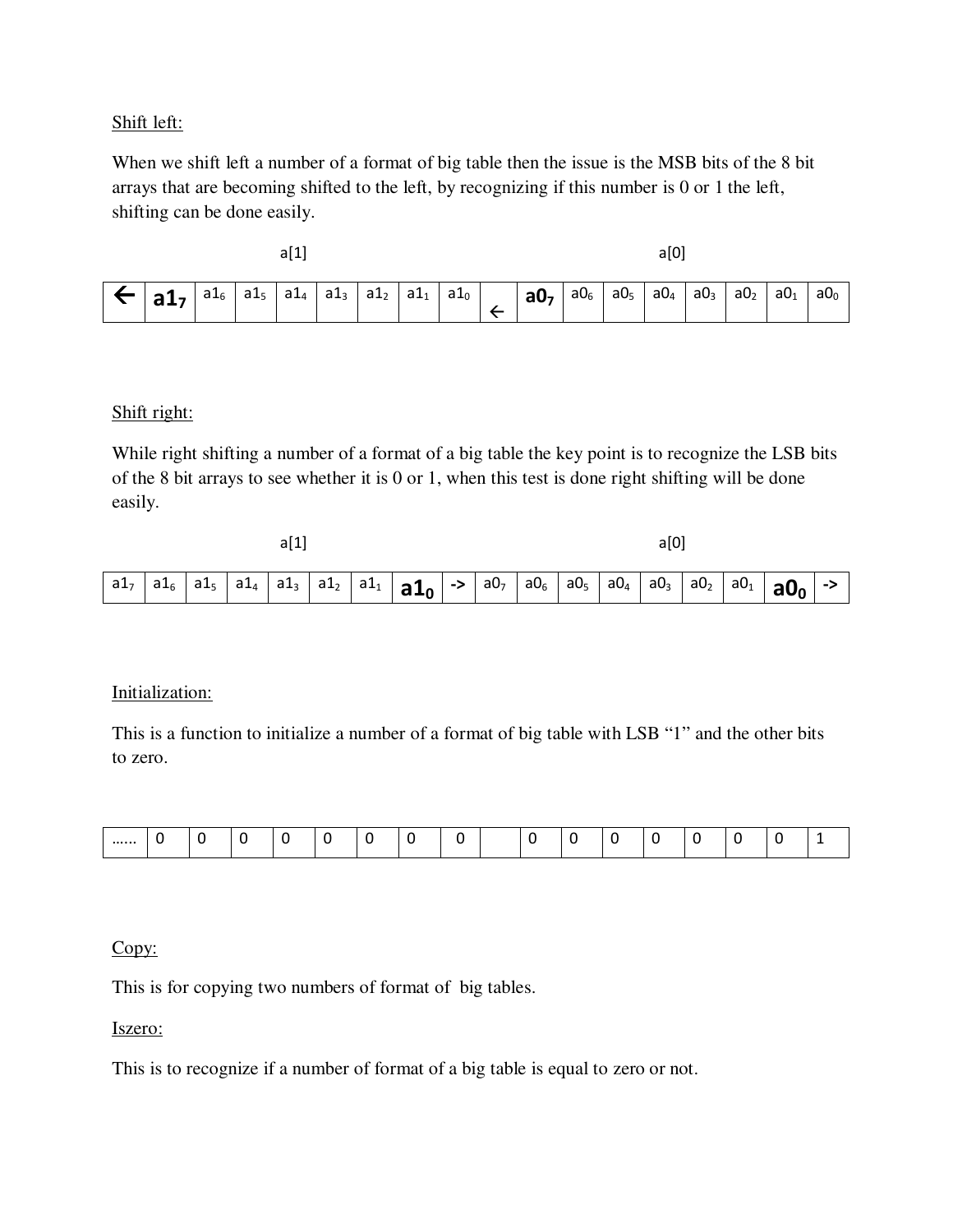## **Verification:**

In order to test to see if my big multiplication is working or not I have used GMP.GMP is a free library for arbitrary precision arithmetic, operating on signed integers, rational numbers, and floating point numbers. The main target applications for GMP are cryptography applications and research, Internet security applications, algebra systems, computational algebra research, etc.

It is distributed under the GNU LGPL so This license makes the library free to use.

So for verification of multiplication of big numbers I do the multiplication with GMP and my own algorithm.

### **Results:**

I was able to do multiplication for very big numbers; I tried up to big numbers, as big as the result was 1200 digits.

I did not go further but it was working further also.

I think the limitation of working of my multiplication algorithm is the limitation of memory.

The multiplication done by GMP was almost instantaneous but the multiplication by my algorithm was taking different seconds for different size of big numbers.

I generate the big random numbers in hexadecimal then I do the multiplication and show the result in hexadecimal also.

Here are some results:

### **Result=240digits**

Number1=000000000000000000000000000000000000000000000000000000000000000000000 00000000000000000000000000000009158427178F3FEEAC2E9B71819613E8A080D6BA41D D1C3968F4DF6B5C2780405090639ECA9E71410E4EB559F51260B567DC2

Number2=000000000000000000000000000000000000000000000000000000000000000000000 0000000000000000000000000000000E24A7EE3971BBB868046650F1701020C1275AB56BD 6D7EA35DDAA01717552C155DB6AE379F2D66BCEE35DF609663A74F5BCF

#### GMP Result:

807A36360955EFB10DA0B1DF4254F71C01932A14078C929A01CA787058C56F9C292EE08 A4033EDBB67671C6CC1805799662B3C4646751FF1707D0326A68C6FAADD9498E2F554E FE08FAB08CCC198805822D4A6B8D2889947D51AC553F0B05D8B4681A5DE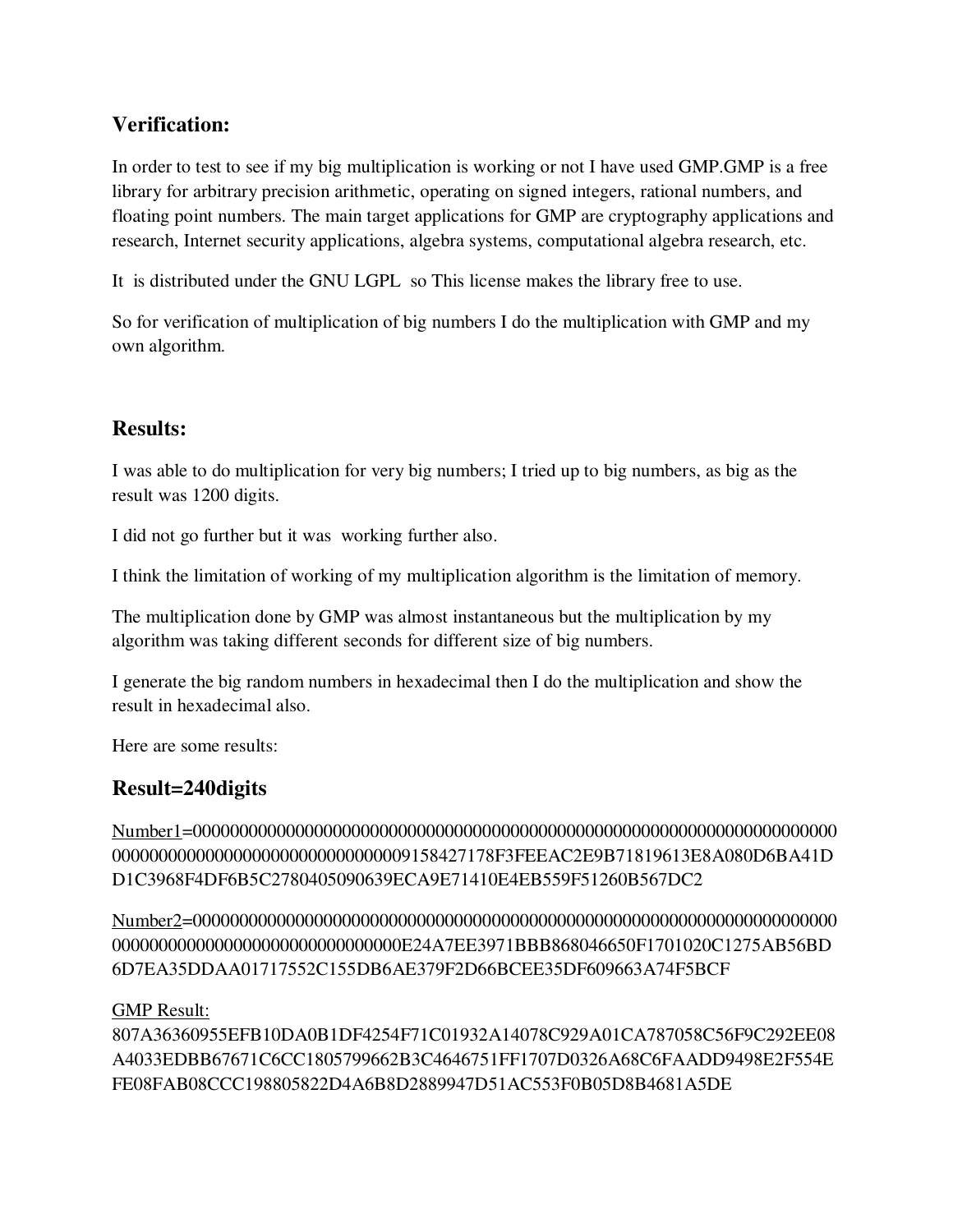My algorithm result:

807A36360955EFB10DA0B1DF4254F71C01932A14078C929A01CA787058C56F9C292EE08 A4033EDBB67671C6CC1805799662B3C4646751FF1707D0326A68C6FAADD9498E2F554E FE08FAB08CCC198805822D4A6B8D2889947D51AC553F0B05D8B4681A5DE

---------------------------------------------------------------------------------------------------------------------

Process Time:0m0.466s

# **Result=722 digits**

Number1=000000000000000000000000000000000000000000000000000000000000000000000 000000000000000000000000000000000000000000000000000000000000000000000000000000 000000000000000000000000000000000000000000000000000000000000000000000000000000 000000000000000000000000000000000000000000000000000000000000000000000000000BF C1FC4F8D1680ACD2A6F6A5DEC7B7DDE13A2485732E5104122F13238ADA65FBECDBE 884A2D291CFA1E8DA4C1B86E1A5F5EDF0CBFA84AE1FF09F88822C40288D597FFFCBD 46B1416BD4F12F640D9022BF5D674056BE21DCE4E5CD9ECE252A3E2C28AE0F97428670 F5C602F709E6732DCAA9F004CC5A33DA11BA60D322B60AE8A161F071F52C4A99FA764 E701617EB01ECB1F6B9B3558

Number2=000000000000000000000000000000000000000000000000000000000000000000000 000000000000000000000000000000000000000000000000000000000000000000000000000000 000000000000000000000000000000000000000000000000000000000000000000000000000000 0000000000000000000000000000000000000000000000000000000000000000000000000009E DD89B19BF3DA23AA08D4F1EA41B7463510605CB2F3D6A3FEB40B64278081CD80DE71 929D8B534F07CAECA3080DE51D7A494BF94F828A04B545D23F3668665BAAF4A149707 FF8DA1E60521AC6E47D98B8368F4BDC91F6B56B354C11C34149F4668A9874742DB2990 14A16AB995E3C5829166CCCC28F66C445B49612610F09C63ED23EBD5FDEF7ED8593AC 23229970B8D862A7405AD7

GMPresult:76FFAB53C3B7D1A5E84E92FF1793FDAD6493EF984A943EE1D2A8697B9CC7 90DC9D0A7F9845B01393D5BA2D9ACE534063FF1987EF98869002006C0B0872AA5400A0 54497921B23FD694F8C2AF39D72BBBDCC24E9B0BCAD5410793DCC71A4D974992603A 3992ECD11D446072BEAD79BCA09BFBC845512E0251881A8781DF5617FA1C1B6F768A9 26D1E0AB7210332A2F2A5345162DD6DCF743A576303D69FE5928D5888301500514F4173 86A14F57BAADBE4E75340C49B170A3A678297725B29872C122A5D389FC3C5CC098CF4 29D3DB5C5E837DAB36DDBBD50DAAF6651D9495E0C691CF154704C590C46818E3549F8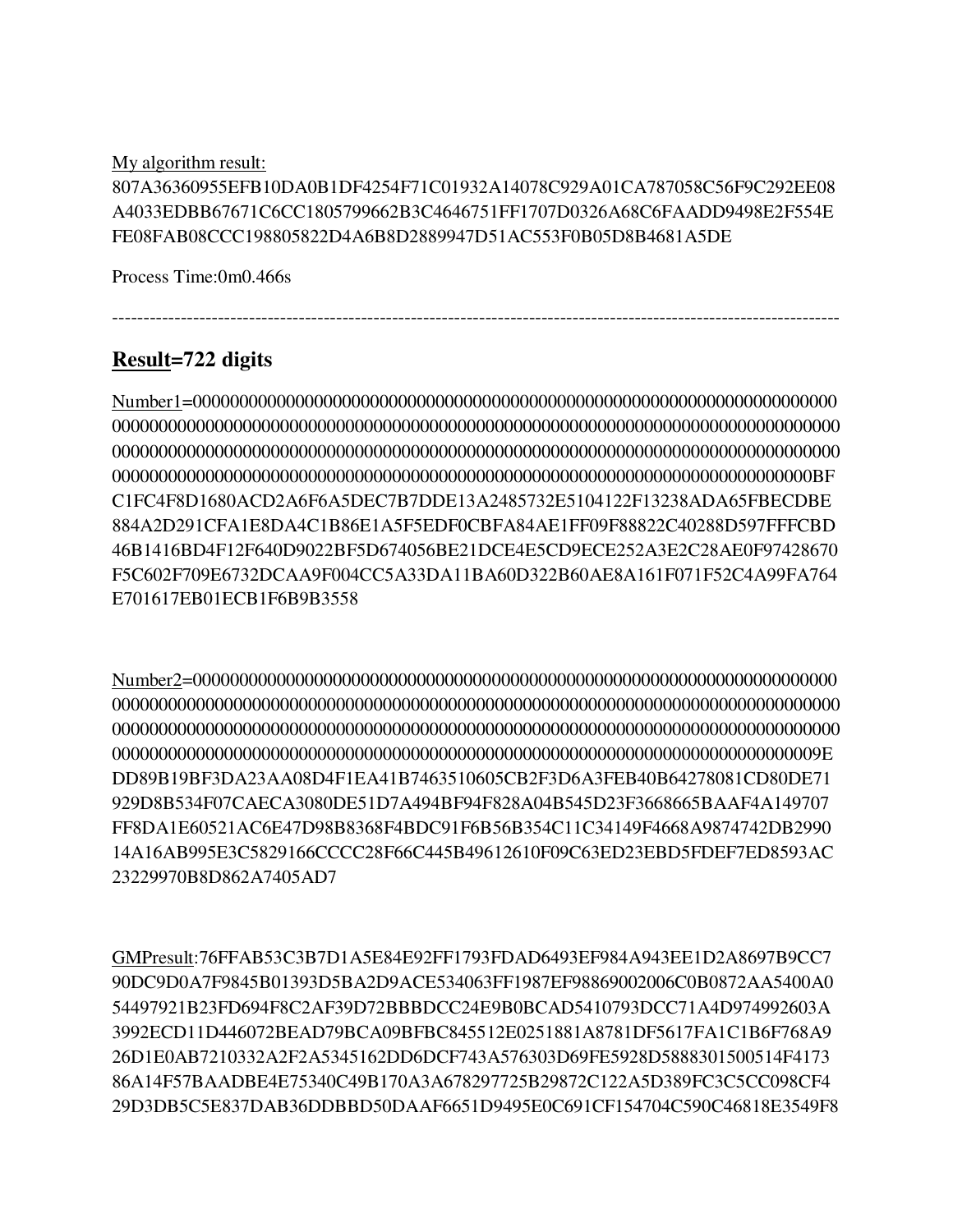270F9AF81D6D4B706401BD0FB3A6D31B5FC773448CA7A53785940B3C4FAEE2DACAF1 0975D0D7A57D8310DF132C4D4D08E5A8FFB59ED401FF7581AE1ABCE8

Myresult:76FFAB53C3B7D1A5E84E92FF1793FDAD6493EF984A943EE1D2A8697B9CC790 DC9D0A7F9845B01393D5BA2D9ACE534063FF1987EF98869002006C0B0872AA5400A054 497921B23FD694F8C2AF39D72BBBDCC24E9B0BCAD5410793DCC71A4D974992603A39 92ECD11D446072BEAD79BCA09BFBC845512E0251881A8781DF5617FA1C1B6F768A926 D1E0AB7210332A2F2A5345162DD6DCF743A576303D69FE5928D5888301500514F417386 A14F57BAADBE4E75340C49B170A3A678297725B29872C122A5D389FC3C5CC098CF429 D3DB5C5E837DAB36DDBBD50DAAF6651D9495E0C691CF154704C590C46818E3549F827 0F9AF81D6D4B706401BD0FB3A6D31B5FC773448CA7A53785940B3C4FAEE2DACAF109 75D0D7A57D8310DF132C4D4D08E5A8FFB59ED401FF7581AE1ABCE8

Process Time:0m10.649s

## Result=1204 digits

46285E5A1C5FE4AA769DB08CC6E3B20934E7C9AA916D8F5A514D271632DDA91D7AA A5497CB92575088A076025C904B35AE2D85116DA123FB2F45B4F4CB946C89D49E6538C 4C17CFADBFD20FE0A0C0860F47365F079E890403A237429B00D3AB40FC3CAF9C5FF66 960BC0958FA32BDC7D668BD53BE13FB58F4948A9A5457D1D005355CFB089876FEBCB1 F272C8A5101810A36734417954F65B4D473A227C51B37E5C011731C865CF7AE91DC7D10 5D4345FBF7BBA6298C94EFF4B3673559D02E832D3EC40CAEEC33CBB315882A054530D 84617B562324B22954A42FC4B434033F32614744CF4F4AF0417AC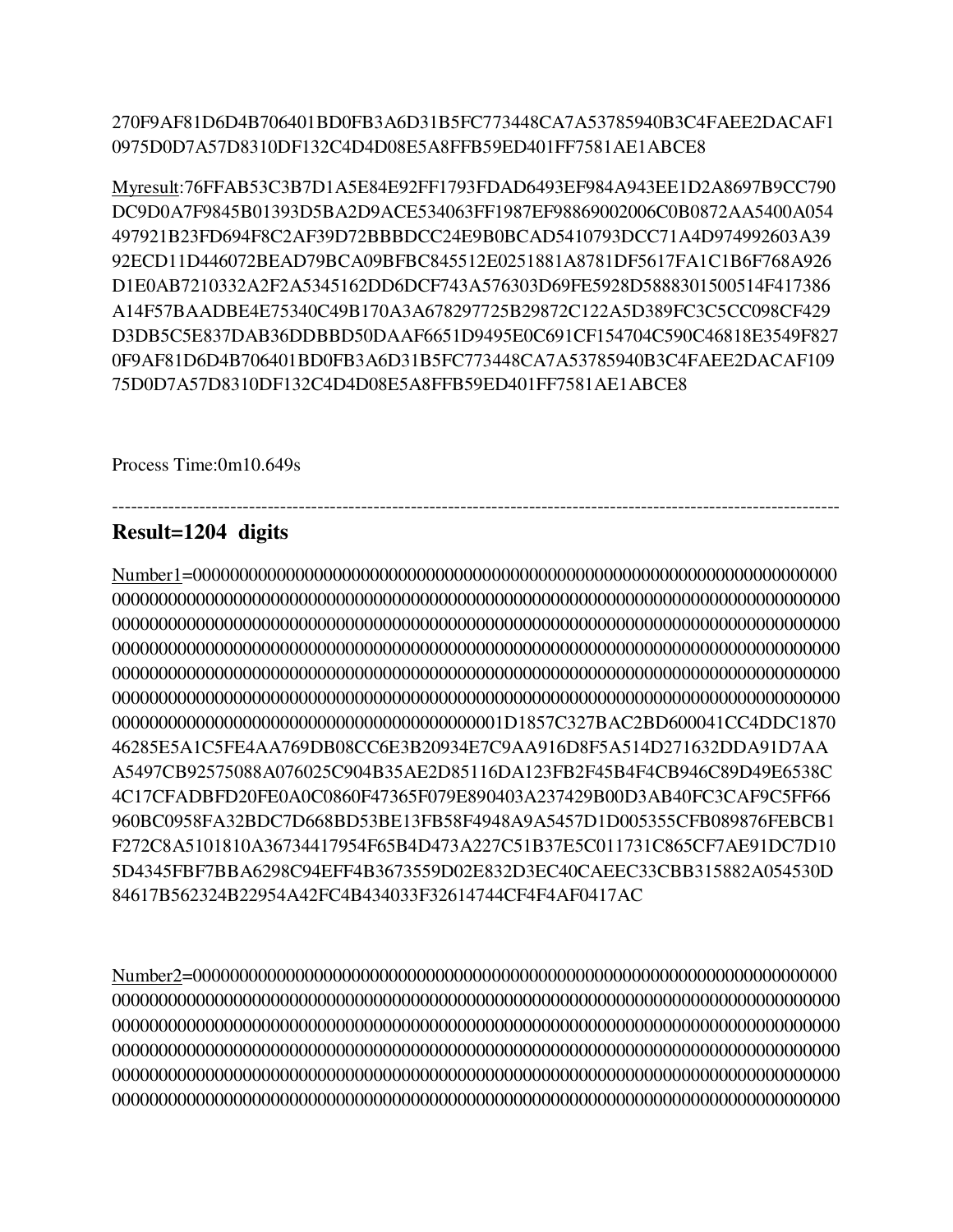329242E50A751705F702D9EDFAE4E6DD044354E5045AEDA89DAFB6A8DF06ADC6DF02 C450A4C4F1AB9BA548108417CA1AB659B0D3D9E7BCAB408FF1EB927695DCFE5AAC2 AB1F5E36B3D5A217E36B86D2F2874B443E1553FA0BA7FEA459CDDE0EB4030849B3A48 D6C050DED74CD022FA848B2890B1EF3E16B83474C46DA9A75154D6DAE6FCCB87811B 84DB00FDF42847266D580429086CEB10CB223303432B9429060D6AD82C85844380D03077 929C152A7BE8E5ED9843DB277E1A4AE1FA33C85D160A23634E6516D5AAD26C0190731 8790ADB76A6981689F94613F7B7EDCB26FDD0701D4BA952DC81528A

GMPresult:0F86E151F87C907CE855AF7AD96878E7152FBE2734DB5C3D6297B04AA1522F ACB23F65D4A075D4B6BB471324007C60EF9050B565B64CF01C5B2BE74F7545AF7AC6A 78A7E306647614C6DFBF48740EEEF899A684F4EFE9B9E2E166175C61D60B14CD291D03 C28AE9597A3F92F369F96BE4F49E04A51E99F50FC575CAA2CD4E1A780E9C5C16C20DC 91A1E0B6451306EC28BC26FA211BC2107036E2219183DE1242769995D6D074A8442CBB4 527497A6F6E3AF6AA07B974C1C07203D2AE7A251A4C16881D737B3DE8FC10C190E085 45C9B01C655E6C2DE60BD1FBFCF3EA8693E2F7531DB0A1E6E36277642D6C96A8B3A23 5D291CB27B8D60ECA43DA23FD218732B10A10BABEB2934D78281ADCDDF31B1EAB5 E114083C86F63517DA44F7D8229DCF3C1AFD79E5365F6854CDA69B21812A913464A286 90AD4652EC608869450A0868909F70827D239A020F62A785C60C2CA0078BA90CCDA35E ADF98D56B886184971F470D71B7443D5842111A8B80AA8A51F83CE9AD8359E4CD5C8E 9B3FD7ABB480336A690E99464BD7180B95F2F385A121ECBDF6C490DFC782B504DE76F 7E6C033F4FD601B4DDEF7786985FA1F7EF0B1A6250F46DFDE8D3D2A1AA2AEB42F5EA 279773EABBC4A079E1ADB87D99841D44E7BFA1723BE6EC9C333EAD2693EC1DF958E3 EB6793D7E0FE6FE520366A79C3BFA42756575DAB8

Myalgorithmresult:0F86E151F87C907CE855AF7AD96878E7152FBE2734DB5C3D6297B04A A1522FACB23F65D4A075D4B6BB471324007C60EF9050B565B64CF01C5B2BE74F7545AF 7AC6A78A7E306647614C6DFBF48740EEEF899A684F4EFE9B9E2E166175C61D60B14CD2 91D03C28AE9597A3F92F369F96BE4F49E04A51E99F50FC575CAA2CD4E1A780E9C5C16 C20DC91A1E0B6451306EC28BC26FA211BC2107036E2219183DE1242769995D6D074A844 2CBB4527497A6F6E3AF6AA07B974C1C07203D2AE7A251A4C16881D737B3DE8FC10C19 0E08545C9B01C655E6C2DE60BD1FBFCF3EA8693E2F7531DB0A1E6E36277642D6C96A8 B3A235D291CB27B8D60ECA43DA23FD218732B10A10BABEB2934D78281ADCDDF31B1 EAB5E114083C86F63517DA44F7D8229DCF3C1AFD79E5365F6854CDA69B21812A913464 A28690AD4652EC608869450A0868909F70827D239A020F62A785C60C2CA0078BA90CCD A35EADF98D56B886184971F470D71B7443D5842111A8B80AA8A51F83CE9AD8359E4CD 5C8E9B3FD7ABB480336A690E99464BD7180B95F2F385A121ECBDF6C490DFC782B504D E76F7E6C033F4FD601B4DDEF7786985FA1F7EF0B1A6250F46DFDE8D3D2A1AA2AEB42 F5EA279773EABBC4A079E1ADB87D99841D44E7BFA1723BE6EC9C333EAD2693EC1DF 958E3EB6793D7E0FE6FE520366A79C3BFA42756575DAB8

Process Time: 0m49.404s